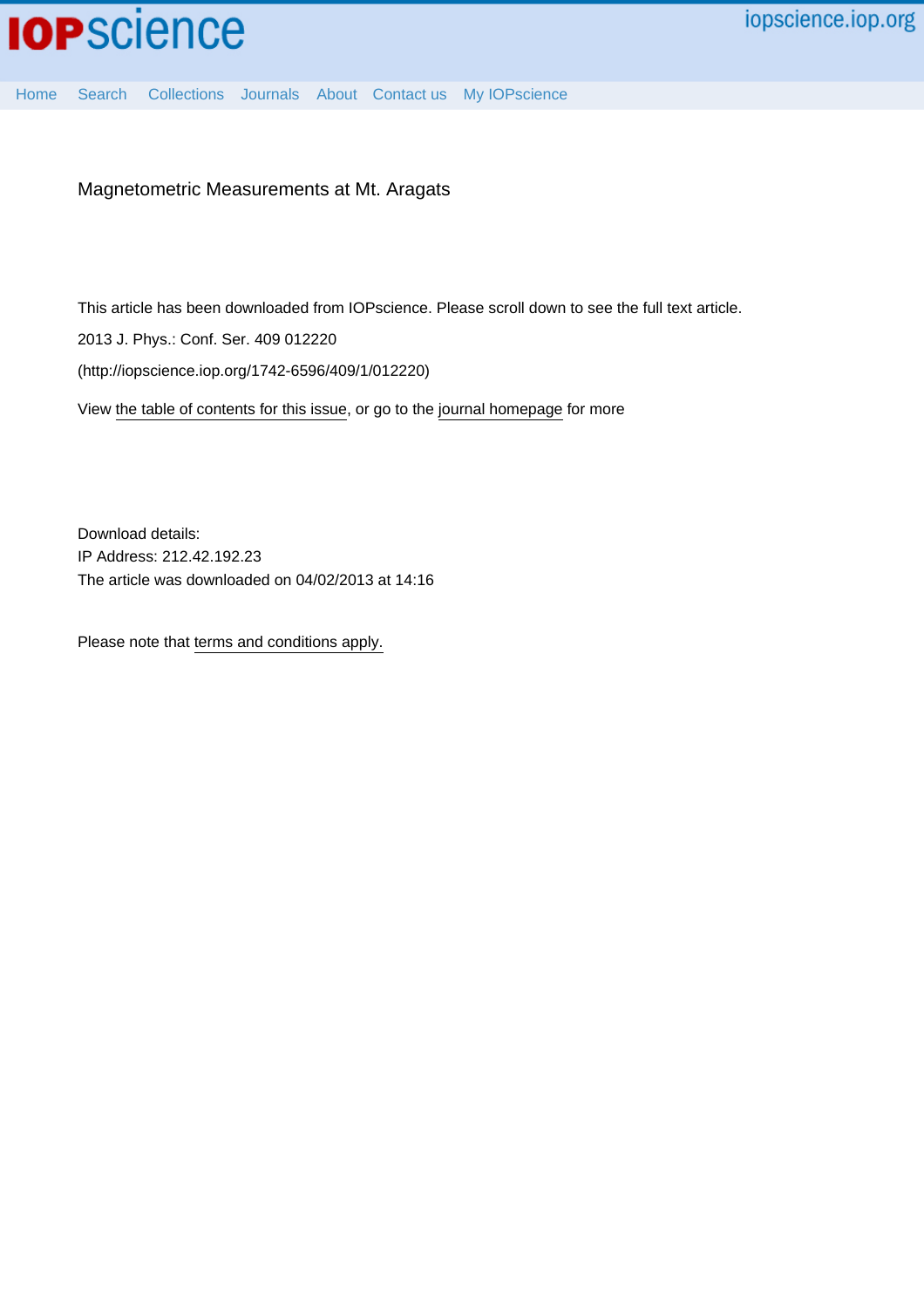# **Magnetometric Measurements at Mt. Aragats**

#### **Tigran Karapetyan**

Yerevan Physics Institute

ktigran79@yerphi.am

**Abstract**. Magnetometric station LEMI-018, and LEMI-417 commissioned by Lviv center of Space Research Institute of Ukrainian Academy of Science, have been installed on the slope of mountain Aragats (Armenia) at heights 2000 and 3200m above sea level. Operation of magnetometric station started on July 2009 and 2011 accordingly. LEMI-417 is measuring also components of the electric field. One second time series of the 3-dimensional measurements of the geomagnetic field enter the data base of the Aragats Space Environmental Center (ASEC) and will highly improve research of correlations of the geomagnetic parameters, and changes of the fluxes of secondary cosmic rays by ASEC monitors and interplanetary magnetic field (IMF) measured by facilities on board space station located 1.5 mln km from Earth will assist to understand Solar influence on the Earth environments. Measurements of geomagnetic field at Nor Amberd (2000m) and Aragats (3200m) research stations of A.Alikhanyan national lab will support forewarning of the upcoming major geomagnetic storms. We present the detection of the first geomagnetic storms of the 24 solar activity cycle detected by new installed magnetometric stations.

#### 1. **Introduction**

Interplanetary coronal mass ejections (ICMEs) are known as major drivers of severe space weather conditions when arriving at the Earth. On their way to the Earth, ICMEs also ""modulate"" the flux of galactic cosmic rays (GCRs) introducing anisotropy and changing the energy (rigidity) spectra. These anisotropies of GCRs manifested themselves as peaks and deeps in time series of secondary cosmic rays, detected by surface particle detectors. Presence of a strong and long-duration southward magnetic field component in the sheath region of ICMEs is the primary requirement for their geoeffectiveness [1, and references therein]. The size and magnetic field strength of ICMEs are correlated with the ICME modulation effects on the energy spectra and the direction of GCRs [2]. Therefore, simultaneous measurements of the particle fluxes and disturbances of magnetic field will allow better understanding solar modulation processes and helping to build the model of solarterrestrial connections. Facilities of the Aragats Space Environment Center (ASEC) [3] observe charged and neutral fluxes of secondary cosmic rays by the variety of particle detectors located in Yerevan and on slopes of Mount Aragats at altitudes 1000, 2000 and 3200 m. ASEC detectors measure particle fluxes with different energy thresholds starting from 2 MeV and register solar modulation effects in wide range of secondary particle energies and types. We present results of detected geomagnetic storms by new magnetometric stations operated on slopes of Mt. Aragats and also comparisons of Nor Amberd and Aragats magnetometers data with Baksan, LVIV, Furstenfeldbruck, and Novosibirsk magnetometers as well as with geomagnetic Dst index.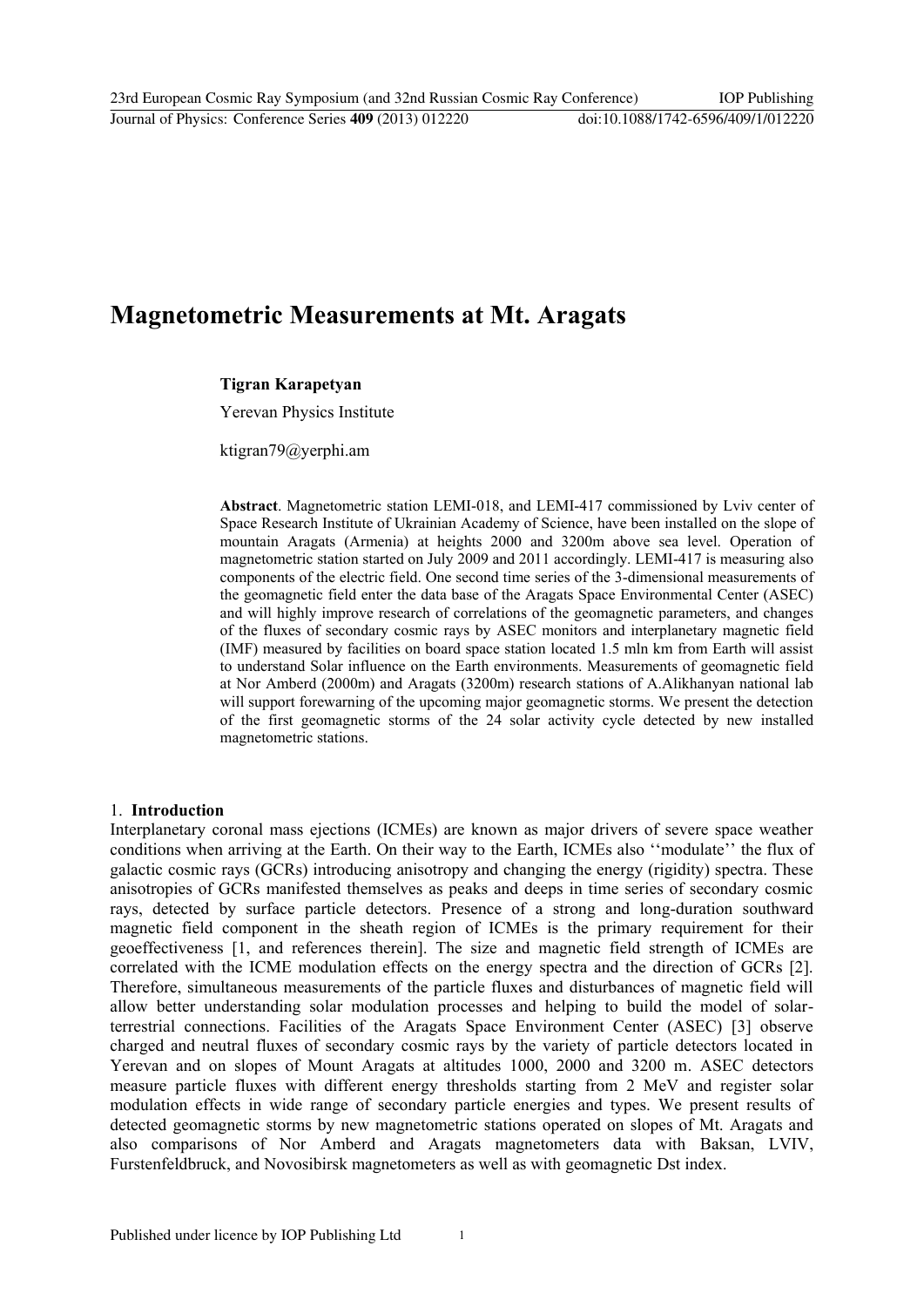| 23rd European Cosmic Ray Symposium (and 32nd Russian Cosmic Ray Conference) |                                    | <b>IOP</b> Publishing |
|-----------------------------------------------------------------------------|------------------------------------|-----------------------|
| Journal of Physics: Conference Series 409 (2013) 012220                     | doi:10.1088/1742-6596/409/1/012220 |                       |

### **2. The main technical parameters of magnetometer LEMI -018 and LEMI-417**

In Table 1 are shown the main technical parameters of magnetometer LEMI-018 and LEMI-417. LEMI-417 magnetoteluric station has the same main technical parameters of measuring magnetic field as LEMI-018.

Table 1. The main technical parameters of magnetometer LEMI-018 and LEMI-417

| Measured range of total magnetic field                                                              | $\pm 65000$ nT           |
|-----------------------------------------------------------------------------------------------------|--------------------------|
| Resolution along each component both at the display and registered into the<br>internal FLASH-emory | $0.01$ nT                |
| Temperature drift                                                                                   | $< 0.2$ nT/°C            |
| Frequency band                                                                                      | $DC-0.3$ Hz              |
| Magnetometer output noise in frequency band $(0.030.3)$ Hz                                          | $<$ 10 pT rms            |
| Magnetic sensor components orthogonality error                                                      | $<$ 30 min of arc        |
| Automated offset compensation band along each magnetic component                                    | $\pm 65000$ nT           |
| Noise of electric meter in the frequency band $0.03 - 0.3$ Hz                                       | $<$ 0.5 µV rms           |
| Sample rate (LEMI018)                                                                               | 1.2.4.10.60 sec          |
| Volume of the internal FLASH-memory                                                                 | Up to 2 GB               |
| Digital output                                                                                      | RS-232                   |
| GPS timing and coordinates determination                                                            |                          |
| Operating temperature range                                                                         | $-10$ to $+50^{\circ}$ C |
| Temperature sensors (both in magnetic sensor and electronic units) resolution                       | $0.1 \degree C$          |
| Power supply                                                                                        | 912V                     |
| Power consumption                                                                                   | < 0.7 W                  |

#### **3. Observations**

On 01.08.2010 around 0855 UT, Earth orbiting satellites detected a C3-class solar flare. The origin of the blast was sunspot 1092. At about the same time, an enormous magnetic filament stretching across the sun's northern hemisphere erupted. A coronal mass ejection (CME) produced by the event is heading directly for Earth ( http://spaceweather.com ) . Two days later on 3 August there have been Geomagnetic storm. In figures 1 is shown comparison of 1 minute data of Nor Amberd and Baksan magnetometers.

Another active sunspot 1401 erupted in Jan.  $19<sup>th</sup>$ , on 2012 between 15:15 and 16:30 UT. The longduration blast produced an M3-class solar flare and a CME heading towards Earth  $(http://spaceweather.com)$  $(http://spaceweather.com)$  $(http://spaceweather.com)$ . At Jan. 22<sup>th</sup> has been registered geomagnetic storm, see Figures 2, where we present 1-second time series of geomagnetic field components measurements in Nor Amberd (Armenia), LVIV (Ukraine), Furstenfeldbruck (Germany), Novosibirsk (Russia). Data of Lviv, Furstenfeldbruck, Novosibirsk, stations were taken from web page of *International Real-time Magnetic Observatory Network* (*intermagnet.org*). As we can see in figures our data are in good agreement with others.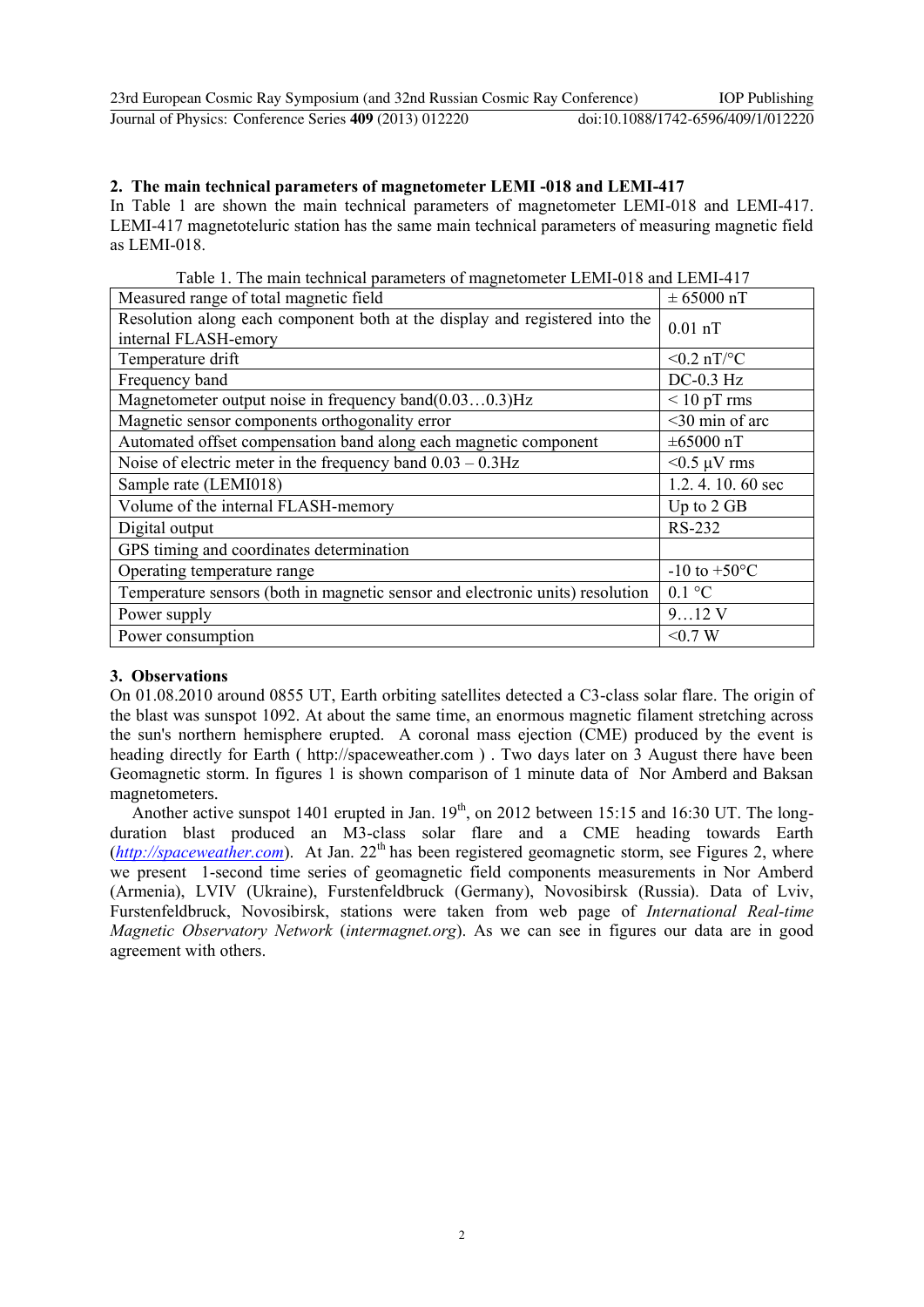



Figure 1. One minute data comparison of Bx, By and Bz components of the Earth's magnetic field of Nor Amberd and Baksan magnetometers in August 2010

Solar activity is now high and during March 2012 there were several strong solar flares detected. On March 5 at 0413 UT an X1-class eruption occurred on the SUN, another X5 flare occurred on March 7<sup>th</sup> around 0400 UT and a CME propelled toward Earth. Another M6, M8 and M7 flares have occurred accordingly on  $9<sup>th</sup>$ ,  $10<sup>th</sup>$  and  $13<sup>th</sup>$  of March and in all mentioned cases the blasts have hurled a coronal mass ejections. In Figure 3 we present disturbances of total geomagnetic field measured by Nor Amberd magnetometer, Aragats magnetometer, Dst index of Kyoto and Bz component of ACE Satellite magnetometer for period of time from March  $5<sup>th</sup>$  to March  $17<sup>th</sup>$  in 2012. As we can see in figure 3 the detection of geomagnetic storms by Nor Amberd, Aragats magnetometers and Dst index are in good agreement with each other.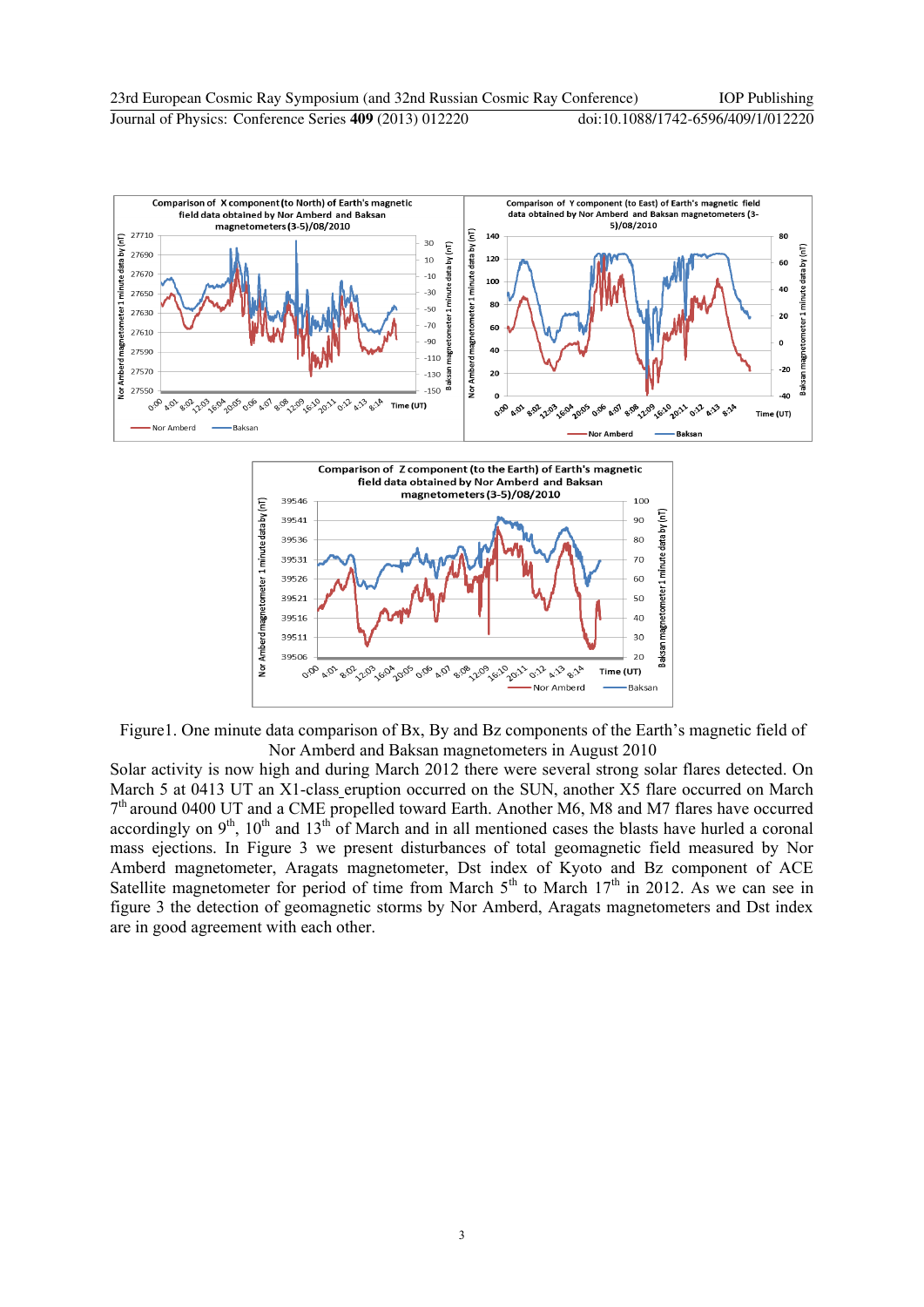



Figure2. One second data comparison of Bx, By and Bz components of the Earth"s magnetic field of Nor Amberd, Lviv, Furstenfeldbruck, and Novosibirsk magnetometers



Figure3. Hourly total magnetic field data comparison of Nor Amberd magnetometer, Aragats magnetometer, Dst index of Kyoto and Bz component of ACE Satellite magnetometer from March 5<sup>th</sup> to March  $17<sup>th</sup>$  in 2012